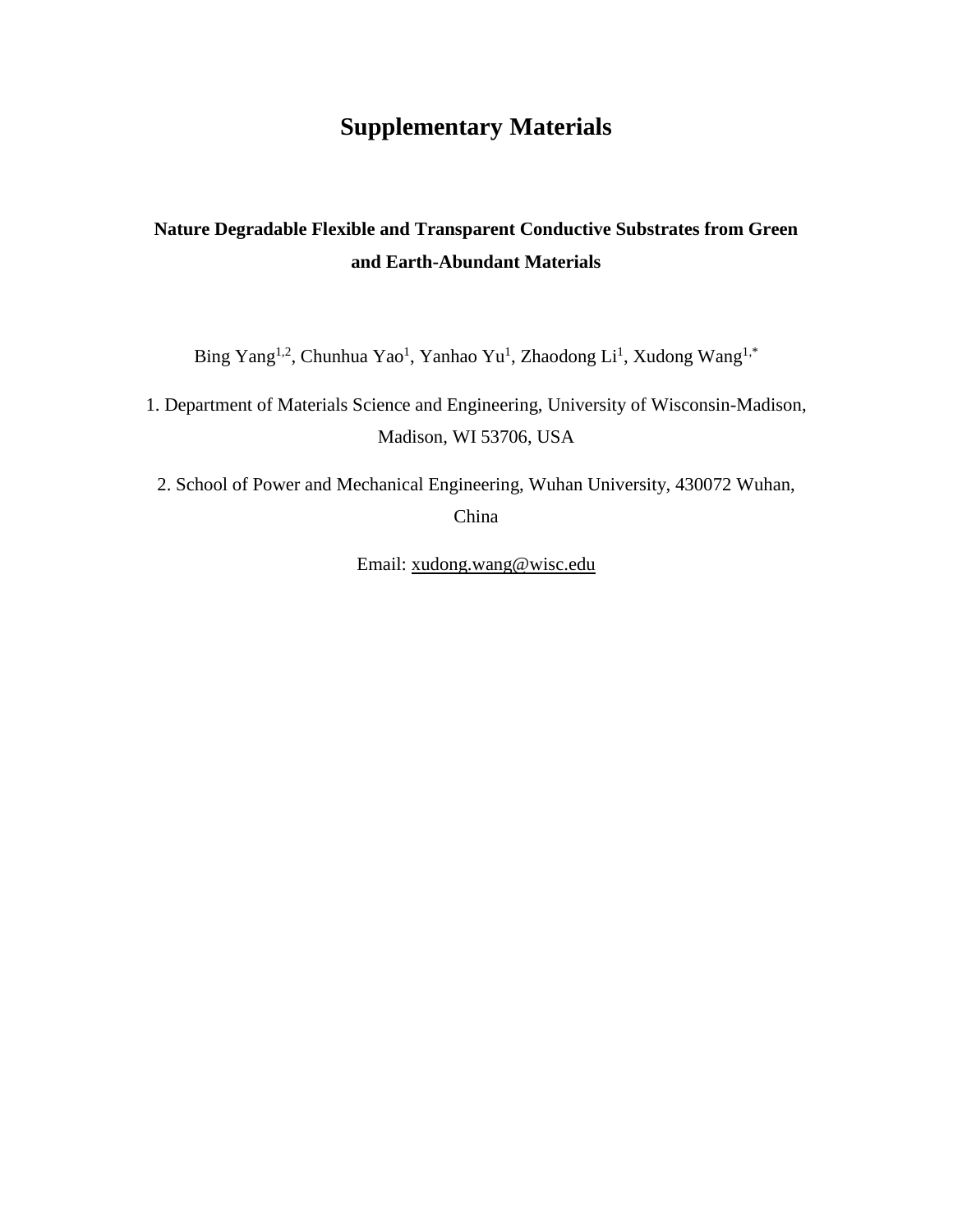

**Figure S1.** Surface morphologies of AZO-coated CNF paper with different Al concentrations. **(a)** ZnO. **(b)** AZO with 2.24 at.% Al. **(c)** AZO with 5.1 at.% Al. **(d)** AZO with 10.91 at.% Al.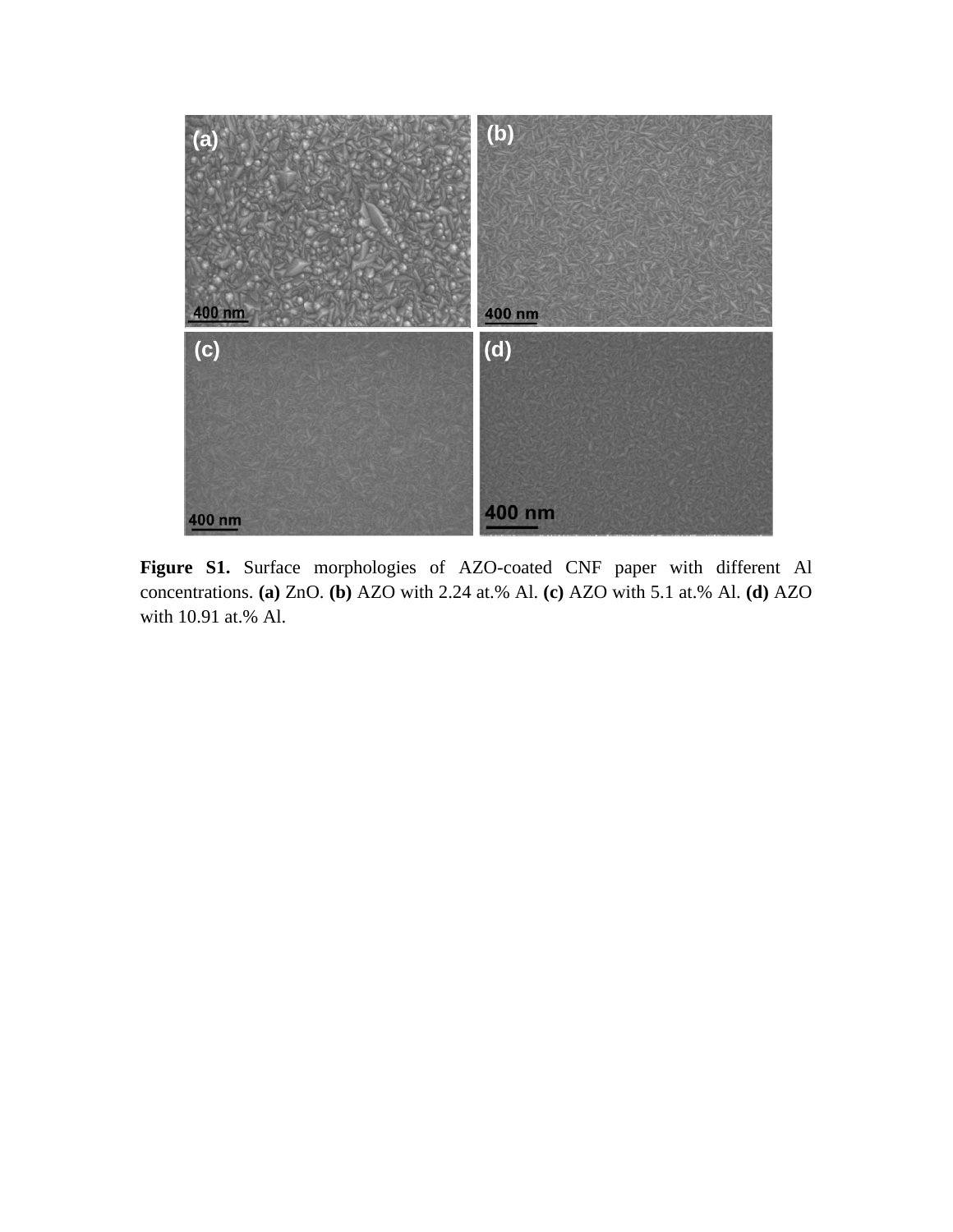

**Figure S2.** AFM topographic images of AZO surface with different Al concentration: **(a)** ZnO. **(b)** AZO with 2.24 at.% Al. **(c)** AZO with 5.1 at.% Al. **(d)** AZO with 10.91 at.% Al. **(e)** The surface roughness as a function of Al concentration. It decreased gradually as the Al concentration increased.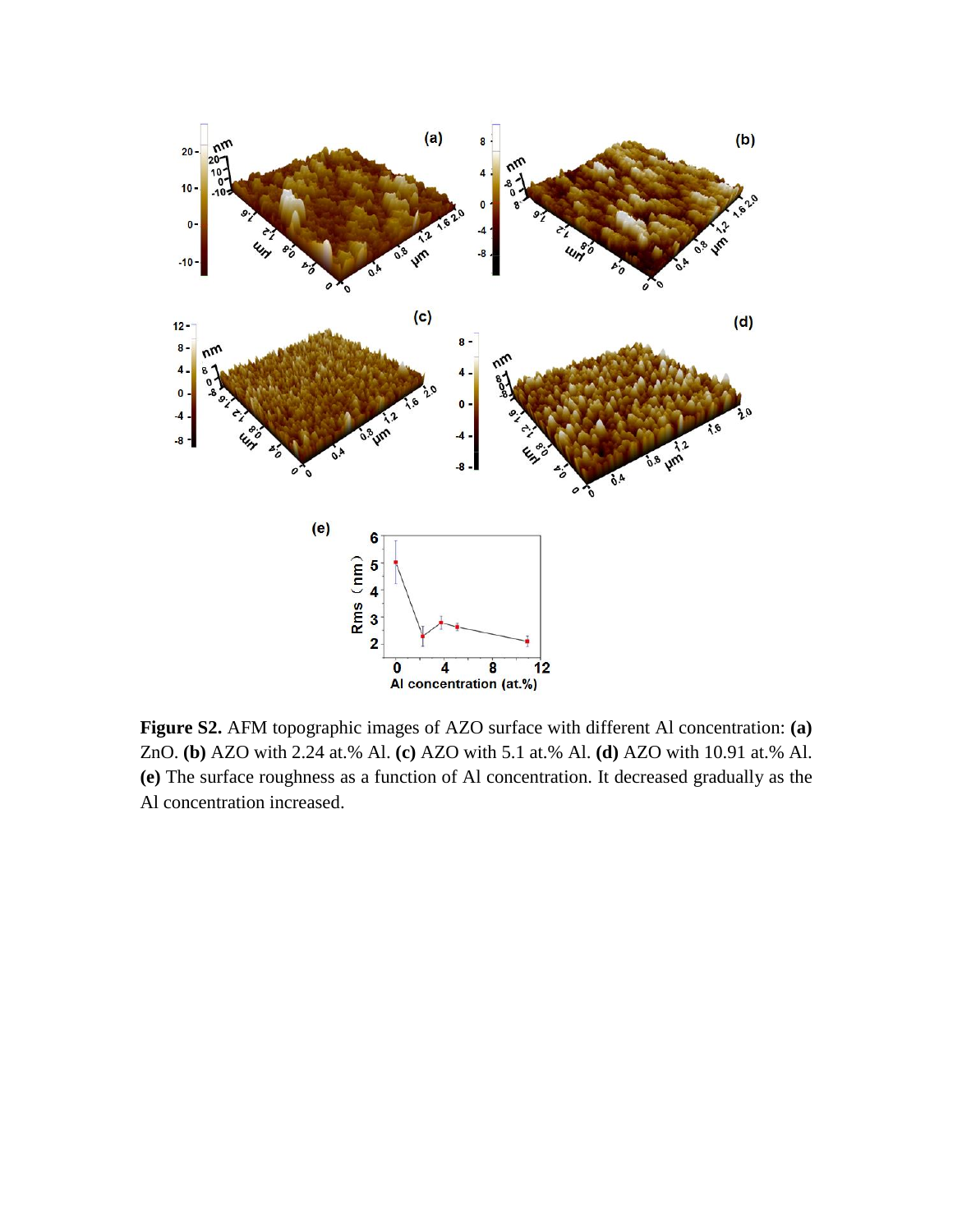

**Figure S3.** Cross-sectional images and deposition rate of AZO-CNF paper with different Al concentrations: **(a)** ZnO. **(b)** AZO with 2.24 at.% Al. **(c)** AZO with 5.1 at.% Al. **(d)** AZO with 10.91 at.% Al. **(e)** AZO deposition rate as a function of Al concentration.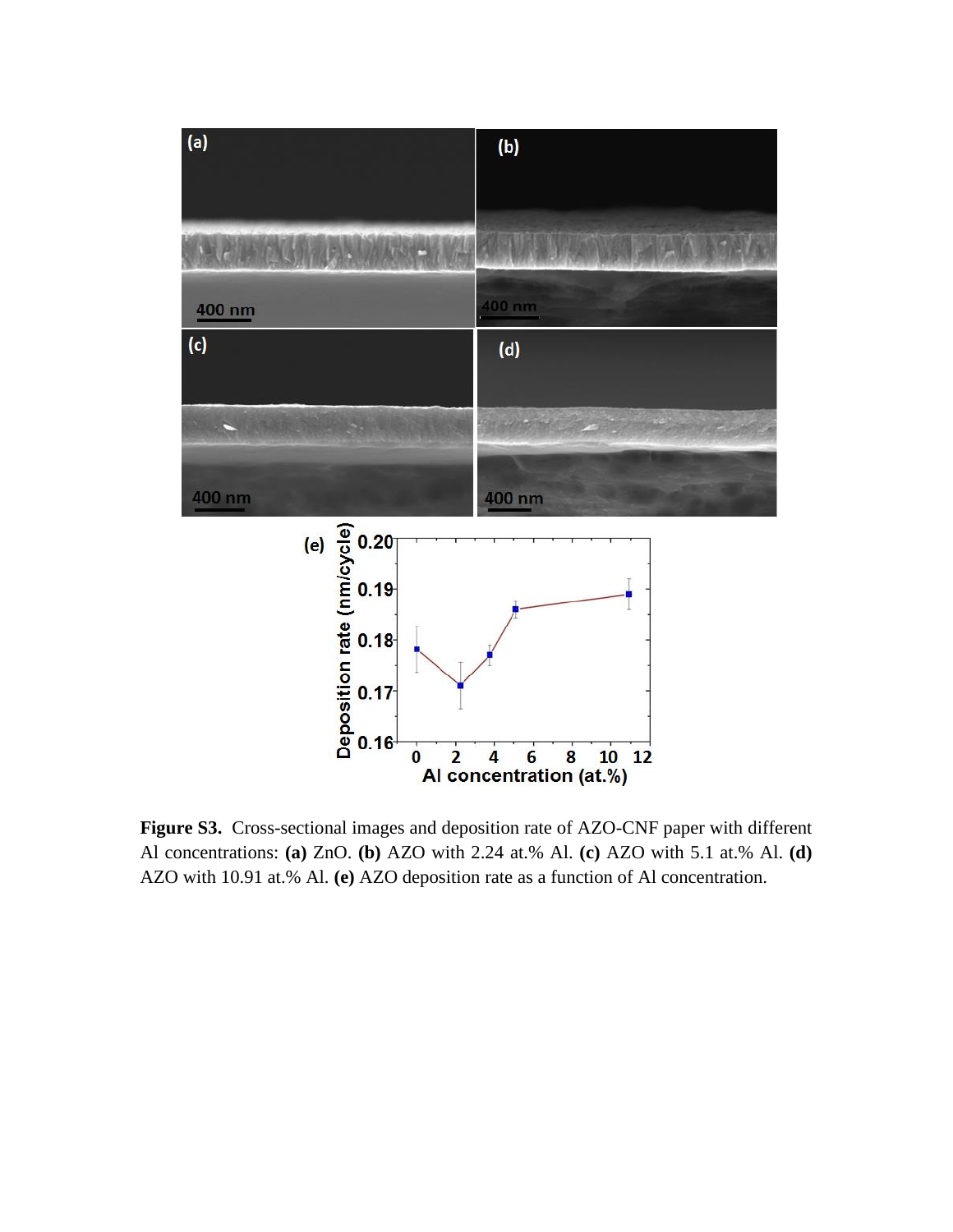

**Figure S4.** Strain subjected by the AZO film as the AZO-CNF paper bended at different bending radius. The black squares represent the tensile strains when the AZO side was facing up. The red spheres represent the compressive strains when the AZO side was facing down.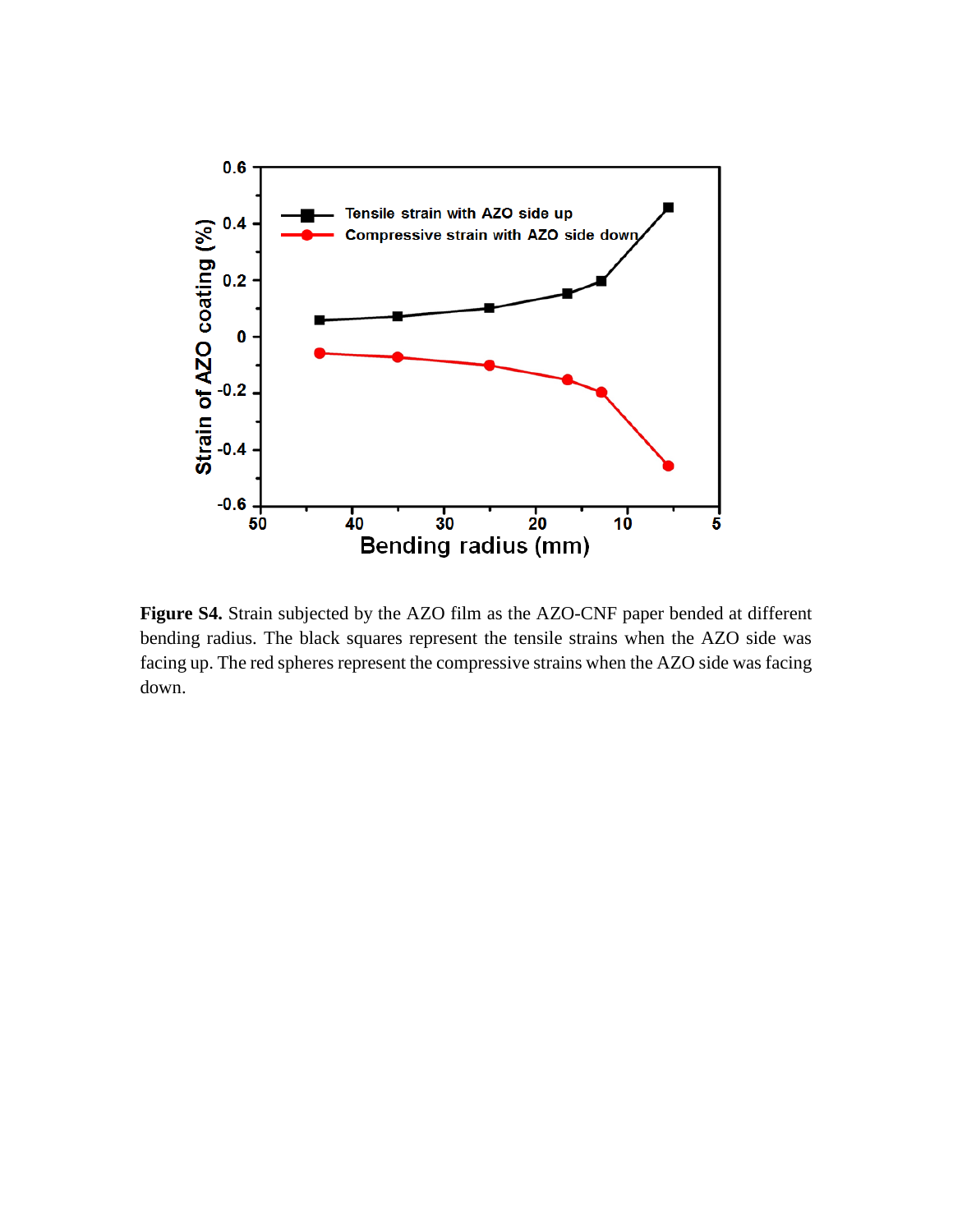

**Figure S5. (a)** The full span XPS survey of CNF films before and after oxygen plasma and TiCl<sup>4</sup> treatments. **(b-d)** Deconvoluted spectra for the C 1s peak of pristine CNF film **(b)**, Plasma treated CNF film (c), and TiCl<sub>4</sub> treated CNF film (d). (e-g) Deconvoluted spectra the O 1s peak of pristine CNF film **(e)**, Plasma treated CNF film **(f)**, and TiCl<sup>4</sup> treated CNF film **(g)**. **(h, i)** Deconvoluted spectra for the Ti 2p peak **(h)** and Cl 2p **(i)** of the TiCl<sup>4</sup> treated CNF film.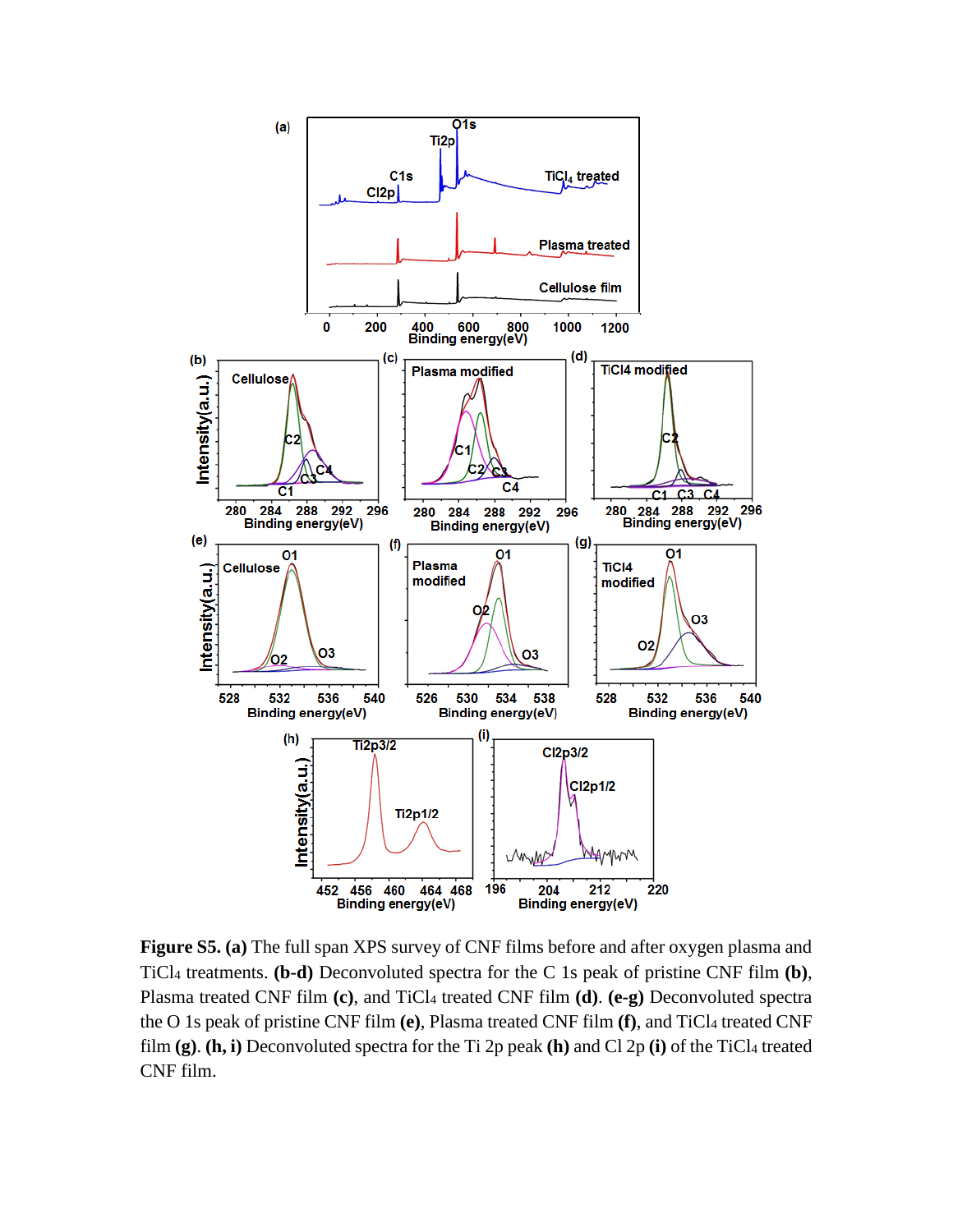

**Figure S6. (a)** The voltage, current and charge outputs of TENGs made from a pair of pristine AZO-CNF papers (top) and a pair of AZO-CNF papers with one treated by plasma (bottom). The vibration frequency was kept at 10Hz. **(b)** Long-term stability tests of the AZO-CNF paper-based TENGs. Left: both were pristine; Right: one paper was treated by plasma.